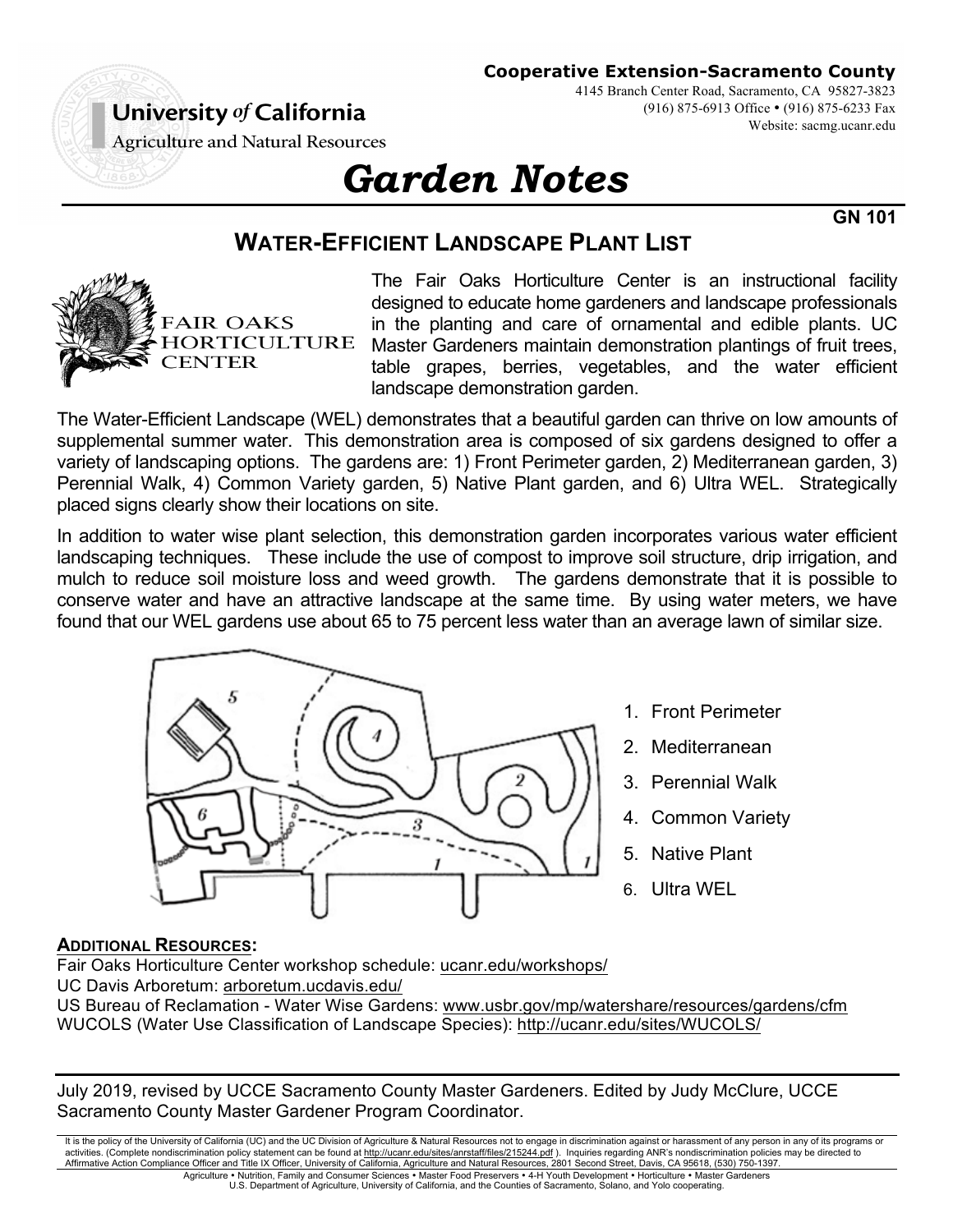| <b>BOTANICAL NAME</b> | <b>COMMON NAME</b> | <b>GARDEN N</b> |  |  |  |
|-----------------------|--------------------|-----------------|--|--|--|
|-----------------------|--------------------|-----------------|--|--|--|

| <b>TREES</b>                         |                                        |                |   |            |
|--------------------------------------|----------------------------------------|----------------|---|------------|
| Acca (Feijoa) sellowiana             | Pineapple guava                        | $\overline{2}$ |   | V          |
| Acer buergeranum                     | Trident maple                          |                |   |            |
| Celtis sinensis                      | Chinese hackberry                      | 4              |   |            |
| Cercis canadensis                    | Eastern redbud                         | $\overline{2}$ |   |            |
| Cercis occidentalis                  | Western redbud                         | 5              | V | $\sqrt{ }$ |
| Chilopsis linearis 'Monhews'         | Timeless beauty desert willow          | 3, 5           | V |            |
| Cotinus coggygria 'Royal Purple'     | Royal purple smoke tree                | 1              |   |            |
| Geijera parviflora                   | Australian willow                      | 1              |   |            |
| Lagerstroemia indica 'Catawba'       | Catawba crape myrtle                   | $\overline{2}$ |   | V          |
| Lagerstroemia indica 'Dynamite'      | Dynamite crape myrtle                  | 4              |   | V          |
| Laurus nobilis                       | Sweet bay                              | 1              |   |            |
| Parkinsonia 'Desert Museum'          | Palo verde                             | $\overline{2}$ |   |            |
| Pistacia chinensis                   | Chinese pistache                       | 1, 4           |   |            |
| Platanus racemosa                    | California sycamore                    | 5              | V |            |
| Prunus caroliniana 'Bright 'n Tight' | Bright 'n tight Carolina laurel cherry | 4              |   |            |
| Prunus caroliniana 'Compacta'        | <b>Compact Carolina laurel cherry</b>  | 4              |   |            |
| Prunus ilicifolia                    | Hollyleaf cherry                       | 6              |   |            |
| Prunus ilicifolia ssp. Lyonii        | Catalina cherry                        | 6              |   |            |
| Pyrus calleryana 'Bradford'          | Bradford pear                          | 1              |   |            |
| Quercus coccinea                     | Scarlet oak                            | 5              |   |            |
| Quercus douglasii                    | Blue oak                               |                | V |            |
| Quercus macrocarpa                   | Burr oak                               | 1              |   |            |
| Quillaja saponaria                   | Soapbark tree                          | 6              |   |            |
| Vitex agnus-castus                   | Chaste tree                            | 6              |   |            |

#### **SHRUBS AND PERENNIALS**

| Acacia cognata 'Cousin Itt'               | Little River wattle          | 2              |               |    |
|-------------------------------------------|------------------------------|----------------|---------------|----|
| Achillea millefolium                      | Common yarrow                | 5              | V             |    |
| <b>Adenanthos sericeus</b>                | Woolly bush                  | $\overline{2}$ |               |    |
| Agapanthus hybrid 'Elaine'                | Elaine lily-of-the Nile      | 4              |               |    |
| Aloe sp.                                  | Aloe                         | $\overline{2}$ |               |    |
| Aloe vera                                 | Medicinal aloe               | $\overline{2}$ |               |    |
| Anisodontea x hypomandarum 'Tara's Pink'  | Tara's pink cape mallow      |                |               |    |
| Arbutus unedo 'Compacta'                  | Compact strawberry bush      | 3              |               |    |
| Arctostaphylos 'Emerald Carpet'           | Emerald carpet manzanita     | 5              | $\mathcal{A}$ |    |
| Arctostaphylos densiflora 'Howard McMinn' | McMinn's manzanita           | 5              |               |    |
| Arctostaphylos edmundsii 'Carmel Sur'     | Carmel Sur manzanita         | 1, 5           | V             |    |
| Arctostaphylos manzanita 'Dr. Hurd'       | Dr. Hurd manzanita           | 5.6            |               |    |
| Arctostaphylos pajaroensis 'Paradise'     | Paradise pajaro manzanita    | 5              | $\mathbf{v}$  |    |
| Arctostaphylos uva-ursi 'Point Reyes'     | Point Reyes bearberry        | 5              | N             |    |
| Artemisia arborescens                     | Tree wormwood                | 6              |               |    |
| Artemisia 'Powis Castle'                  | Powis Castle wormwood        | 3              |               |    |
| Asclepias tuberosa                        | <b>Butterfly weed</b>        | $\overline{2}$ |               |    |
| Asparagus densiflorus 'Myers'             | Foxtail fern                 | $\overline{2}$ |               |    |
| Aster 'Purple Dome'                       | Purple dome michaelmas daisy | 3              |               | اد |
| Aster x frikartii 'Monch'                 | Monch aster                  | 3              |               |    |
| Aster x frikartii 'Wonder of Staffa'      | Wonder of Staffa aster       |                |               |    |
| Asteriscus maritimus                      | Gold coin                    | 6              |               |    |

\* N: A native is a plant that grew naturally in California prior to European contact.

 $\star$ : An Arboretum All-Star is a plant identified by the horticultural staff of the UC Davis Arboretum. They have chosen 100 tough, reliable plants that have been tested in the Arboretum, are easy to grow, don't need a lot of water, have few problems with pests or diseases, and have outstanding qualities in the garden. Many of them are California native plants and support native birds and insects. Most All-Star plants can be successfully planted and grown throughout California.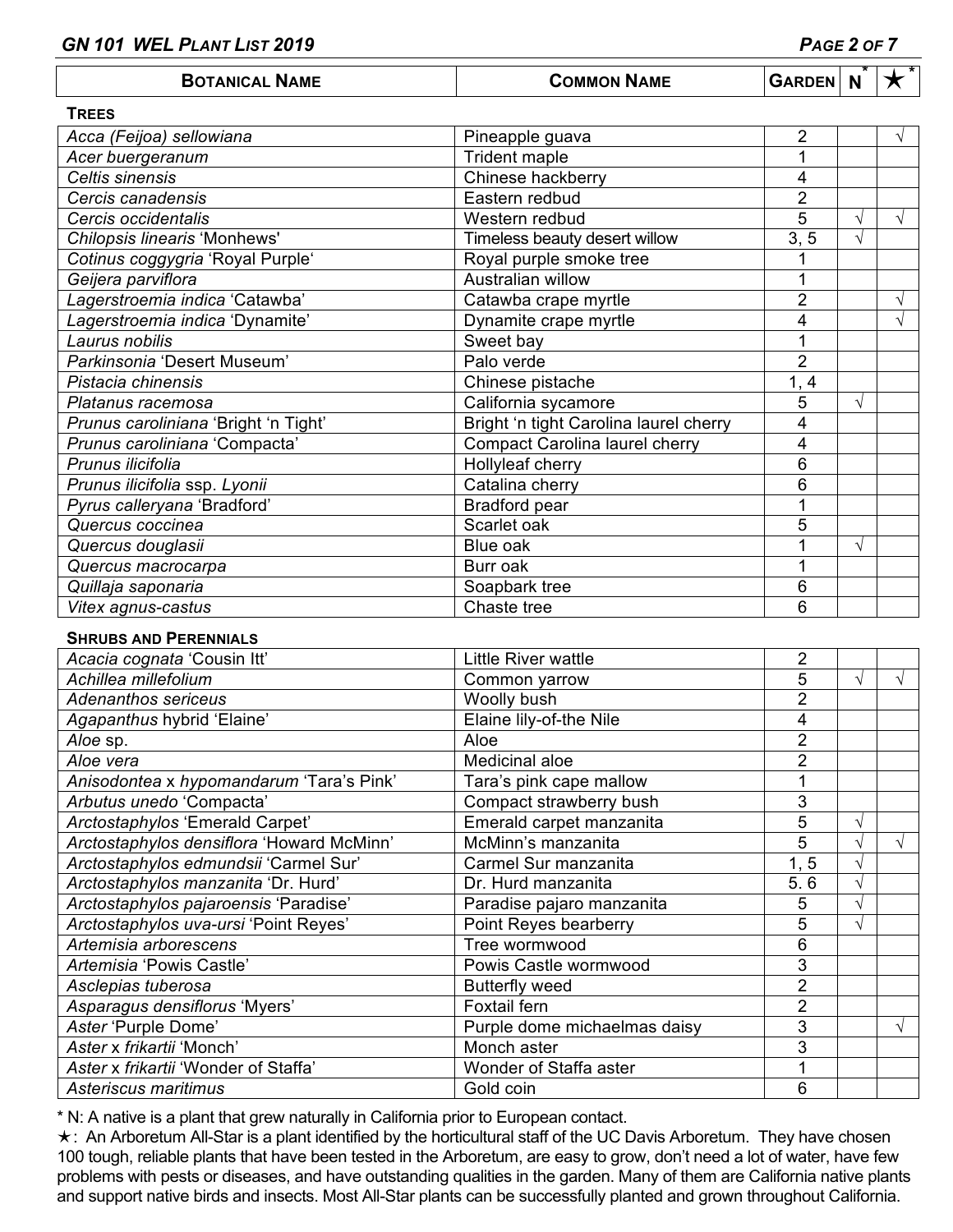| <b>BOTANICAL NAME</b>                                  | <b>COMMON NAME</b>                    | <b>GARDEN</b>  | N          | $\bigstar$ |
|--------------------------------------------------------|---------------------------------------|----------------|------------|------------|
| Baccharis pilularis 'Pigeon Point'                     | Pigeon Point coyote brush             | 5              | V          |            |
| Berberis (Mahonia) aquifolium                          | Oregon holly grape                    | 1              | $\sqrt{}$  |            |
| Berberis (Mahonia) aquifolium var. repens              | Creeping Oregon grape                 | 5              | $\sqrt{}$  |            |
| Berberis thunbergii 'Crimson Pigmy'                    | Crimson pigmy dwarf Japanese barberry | 1              |            |            |
| Berberis thunbergii 'Helmond Pillar'                   | Helmond pillar Japanese barberry      | 1              |            |            |
| Beschorneria yuccoides 'Flamingo Gold'                 | Flamingo gold Mexican lily            | $\overline{2}$ |            |            |
| Bidens ferulifolia 'Peter's Gold Carpet'               | Peter's gold carpet                   | 6              |            |            |
| Buddleja davidii 'Nanjo Purple'                        | Nanjo purple dwarf butterfly bush     | 4              |            |            |
| <b>Bulbine frutescens</b>                              | Cape balsam                           | 1, 3           |            | V          |
| Caesalpinia gilliesii                                  | Desert bird of paradise               | $\overline{2}$ |            |            |
| Callistemon viminalis 'Little John'                    | Little John bottlebrush               | $\overline{2}$ |            |            |
| Carpenteria californica 'Elizabeth'                    | Elizabeth bush anemone                | 5              | $\sqrt{}$  |            |
| Caryopteris x clandonensis 'Dark Knight'               | Dark knight blue mist spiraea         | 3              |            |            |
| Caryopteris x clandonensis 'Summer Sorbet'             | Summer sorbet blue mist spiraea       | 3              |            |            |
| Caryopteris x clandonensis 'Worcester Gold'            | Worcester gold golden-leaf bluebeard  | 3              |            |            |
| Ceanothus 'Concha'                                     | Concha wild lilac                     | 5              | V          | $\sqrt{}$  |
| Ceanothus gloriosus exaltatus 'Emily Brown'            | Emily Brown ceanothus                 | $\overline{5}$ | $\sqrt{}$  |            |
| Ceanothus 'Julia Phelps'                               | Julia Phelps wild lilac               | 5              | V          |            |
| Ceanothus 'Ray Hartman'                                | Ray Hartman ceanothus                 | $\overline{5}$ | $\sqrt{}$  | $\sqrt{ }$ |
| Ceanothus griseus horizontalis 'Yankee Point'          | Yankee Point wild lilac               | 1              | $\sqrt{}$  |            |
| Ceanothus maritimus 'Frosty Dawn'                      | Frosty dawn ceanothus                 | 6              |            |            |
| Ceanothus maritimus 'Valley Violet'                    | Valley violet ceanothus               | 1, 5, 6        | V          | V          |
| Centranthus ruber                                      | Jupiter's beard                       | 1              |            |            |
| Ceratostigma plumbaginoides                            | Dwarf plumbago                        | 4              |            | V          |
| Centaurea cineraria                                    | Dusty miller                          | $\,6$          |            |            |
| Chamaerops humilis                                     | Mediterranean fan palm                | $\overline{2}$ |            |            |
| Chrysactinia mexicana                                  | Damianita daisy                       | 6              |            |            |
| Cistus x hybridus                                      | White rockrose                        | 4              |            |            |
| Cordyline australis 'Red Star'                         | Red star grass tree                   | $\overline{2}$ |            |            |
| Cordyline australis 'Torbay Dazzler'                   | Torbay dazzler grass palm             | $\overline{2}$ |            |            |
| Coreopsis verticillata 'Moonbeam'                      | Moonbeam coreopsis                    | 1              |            |            |
| Corokia cotoneaster                                    | Corokia                               | $\mathbf{1}$   |            |            |
| Correa 'Ivory Bells'                                   | Ivory bells Australian fuchsia        | 1              |            |            |
| Correa pulchella                                       | Australian fuchsia                    | $\overline{2}$ |            |            |
| Cotinus coggygria 'Golden Spirit'                      | Golden spirit smoke bush              | $\overline{2}$ |            |            |
| Cotoneaster dammeri 'Lowfast'                          | Bearberry                             | $\overline{2}$ |            |            |
| Dianthus sp.                                           | Pink                                  | 4              |            |            |
| Dicliptera suberecta                                   | Hummingbird plant                     | 3              |            |            |
| Echeveria elegans                                      | Hen and chicks                        | $\overline{2}$ |            |            |
| Echium wildpretii                                      | Tower of jewels                       | 1              |            |            |
| Encelia californica 'El Dorado'                        | El Dorado bush sunflower              | 5              | $\sqrt{}$  |            |
| Epilobium (Zauschneria) californica 'Everett's Choice' | Everett's choice California fuchsia   | $\overline{5}$ | $\sqrt{}$  |            |
| Epilobium (Zauschneria) canum                          | California fuchsia                    | 1, 4           | V          | $\sqrt{}$  |
| Eremophila maculata 'Valentine'                        | Valentine emu bush                    | 6              |            |            |
| Erigeron glaucus 'Wayne Roderick'                      | Wayne Roderick seaside daisy          | 5              | V          | V          |
| Erigeron karvinskianus                                 | Santa Barbara daisy                   | $\overline{3}$ |            | $\sqrt{}$  |
| Eriogonum arborescens                                  | Santa Cruz Island buckwheat           | $\overline{5}$ | V          |            |
| Eriogonum crocatum                                     | Saffron buckwheat                     | 5              | $\sqrt{}$  |            |
| Eriogonum fasciculatum 'Warriner Lytle'                | Warriner Lytle buckwheat              | 5              | V          |            |
| Eriogonum giganteum                                    | St. Catherine's lace                  | 5, 6           | $\sqrt{ }$ | $\sqrt{ }$ |
| Eriogonum grande rubescens                             | Red buckwheat                         | 5,6            | V          |            |
| Eriogonum umbellatum polyanthum 'Shasta Buckwheat'     | Sulfur buckwheat                      | 5              |            |            |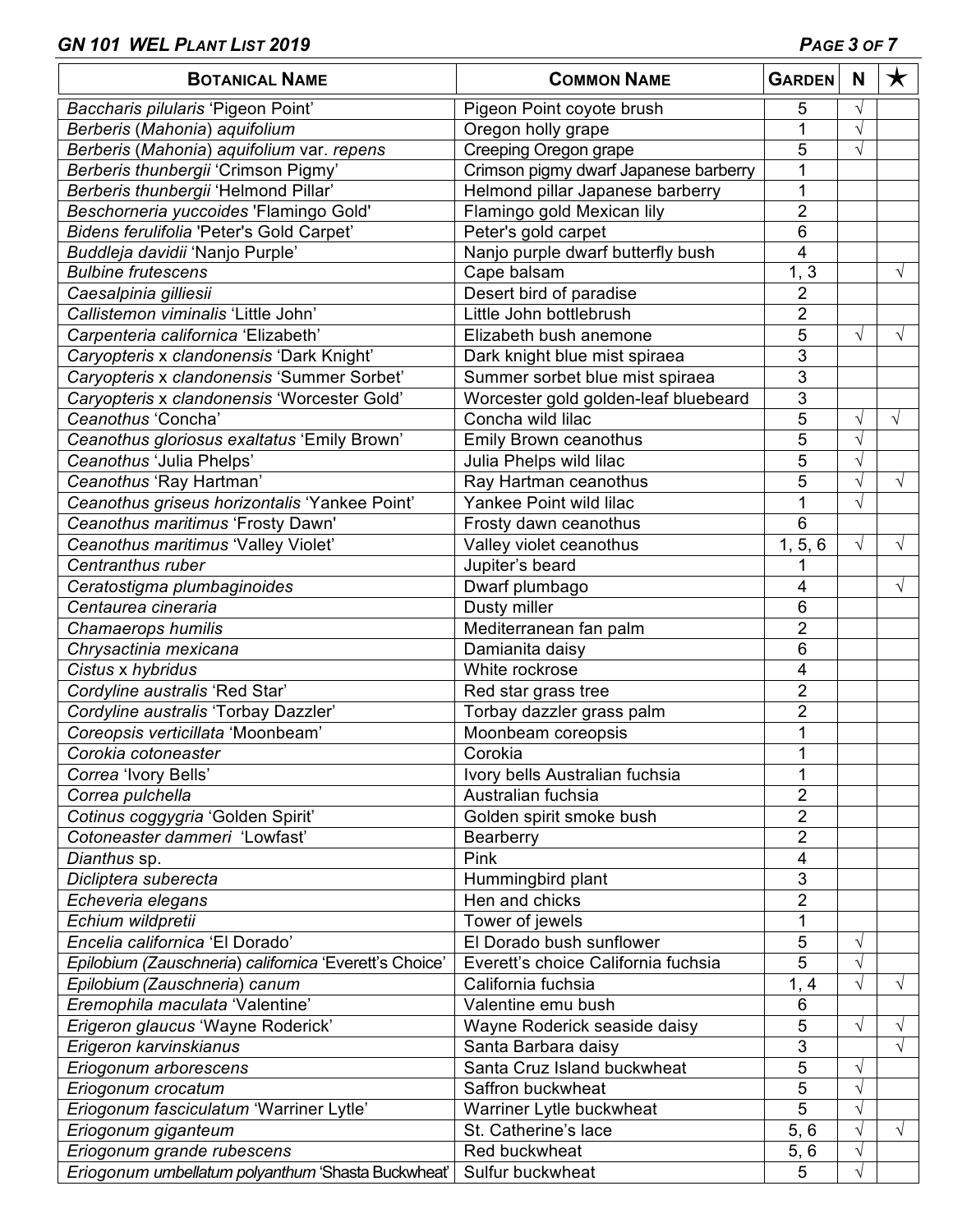| <b>BOTANICAL NAME</b>                          | <b>COMMON NAME</b>                         | <b>GARDEN</b>             | N          | $\bigstar$ |
|------------------------------------------------|--------------------------------------------|---------------------------|------------|------------|
| Eriophyllum lanatum 'Siskiyou'                 | Woolly sunflower                           | 5                         | $\sqrt{ }$ |            |
| Euonymus alatus                                | Winged euonymus                            | 1                         |            |            |
| Euonymus fortunei 'Emerald Gaiety'             | Emerald gaiety euonymus                    | 3                         |            |            |
| Euphorbia 'Silver Swan'                        | Silver swan euphorbia                      | $\overline{2}$            |            |            |
| Euphorbia characias 'Tasmanian Tiger'          | Tasmanian tiger euphorbia                  | $\overline{2}$            |            |            |
| Euphorbia myrsinites                           | Perennial spurge                           | $1, \overline{2}$         |            |            |
| Galvezia (Gambelia) speciosa 'Firecracker'     | Firecracker island bush snapdragon         | 5                         | √          |            |
| Gaura lindheimeri                              | Gaura                                      | 4                         |            |            |
| Gazania rigens leucolaena                      | Hardy trailing gazania                     | 4                         |            |            |
| Gazania sp.                                    | White trailing gazania                     | 4                         |            |            |
| Grevillea lanigera 'Coastal Gem'               | Coastal gem grevillea                      | 2, 3                      |            |            |
| Haworthia sp.                                  | Haworthia                                  | 2                         |            |            |
| Helianthemum nummularium 'Wisley Primrose'     | Wisley primrose sunrose                    | 3                         |            |            |
| Helleborus x hybridus                          | Hellebore                                  | $\overline{2}$            |            |            |
| Hemerocallis 'Happy Returns'                   | Happy returns daylily                      | 3, 4                      |            |            |
| Hemerocallis 'Magic Masquerade'                | Magic masquerade daylily                   | 4                         |            |            |
| Hemerocallis 'Purple de Oro'                   | Purple de Oro daylily                      | $\overline{\mathbf{4}}$   |            |            |
| Hemerocallis 'Stella d'Oro'                    | Stella d'Oro daylily                       | 4                         |            |            |
| Hesperaloe funifera                            | Giant hesperaloe                           | 1, 6                      |            |            |
| Hesperaloe parviflora                          | Upright coral yucca                        | $\overline{2}$            |            | √          |
| Heteromeles arbutifolia                        | Toyon                                      | 5                         | $\sqrt{}$  | $\sqrt{}$  |
| Heterotheca villosa 'San Bruno Mountain'       | San Bruno Mountain California golden aster | 5                         | $\sqrt{}$  |            |
| Heuchera maxima                                | Island alum root                           | 5                         | √          | V          |
| Heuchera 'Rosada'                              | Rosada coral bells                         | 5                         | V          | V          |
| Hylotelephium (Sedum) spectabile 'Autumn Fire' | Autumn fire stonecrop                      | $\overline{2}$            |            |            |
| Hylotelephium (Sedum) spectabile 'Autumn Joy'  | Autumn joy                                 | $\overline{2}$            |            |            |
| Hypericum x moserianum                         | Gold flower                                | 3                         |            |            |
| Iris douglasiana                               | Douglas iris                               | 5                         | $\sqrt{}$  |            |
| Iris hybrid 'Batik'                            | Batik tall bearded iris                    | 4                         |            |            |
| Iris hybrid 'Beaumonde'                        | Beaumonde tall bearded iris                | 4                         |            |            |
| Iris hybrid 'Lady Friend'                      | Lady friend tall bearded iris              | 4                         |            |            |
| Iris hybrid 'Role Model'                       | Role model tall bearded iris               | 4                         |            |            |
| Iris hybrid 'Wine Dynasty'                     | Wine dynasty tall bearded iris             | 4                         |            |            |
| Iris Pacific Coast Hybrid 'Canyon Snow'        | Canyon snow PCH iris                       | 5                         | $\sqrt{}$  | √          |
| <i>Iris</i> sp.                                | Iris                                       | 1                         |            |            |
| Juniperus procumbens 'Green Mound'             | Green mound juniper                        | $\overline{2}$            |            |            |
| Kniphofia 'Creamsicle'                         | Creamsicle dwarf poker                     | $\ensuremath{\mathsf{3}}$ |            |            |
| Kniphofia 'Poco Red'                           | Poco dwarf red poker                       | 3                         |            |            |
| Kniphofia sp. uvaria                           | Red hot poker                              | 3                         |            |            |
| Lamium maculatum                               | Spotted dead nettle                        | $\overline{2}$            |            |            |
| Lantana hybrid 'Gold Rush'                     | Gold rush lantana                          | 1                         |            |            |
| Lantana montevidensis                          | Trailing lantana                           | 4                         |            |            |
| Lavandula angustifolia 'Hidcote Blue'          | Hidcote blue English lavender              | 4                         |            |            |
| Lavandula angustifolia 'Hidcote Superior'      | Superior Hidcote English lavender          | 6                         |            |            |
| Lavandula angustifolia 'Munstead'              | Munstead English lavender                  | $\overline{2}$            |            |            |
| Leonotis leonurus                              | Lion's tail                                | 6                         |            |            |
| Lepechinia hastata                             | Pitcher sage                               | 1                         |            |            |
| Limonium californicum                          | Western marsh rosemary                     | 3                         | $\sqrt{}$  |            |
| Lonicera hispidula                             | California honeysuckle                     | $\overline{3}$            | $\sqrt{}$  |            |
| Loropetalum chinense 'Ruby'                    | Ruby dwarf Chinese fringe flower           | 4                         |            |            |
| Mahonia (Berberis) aquifolium                  | Oregon holly grape                         | 1                         |            |            |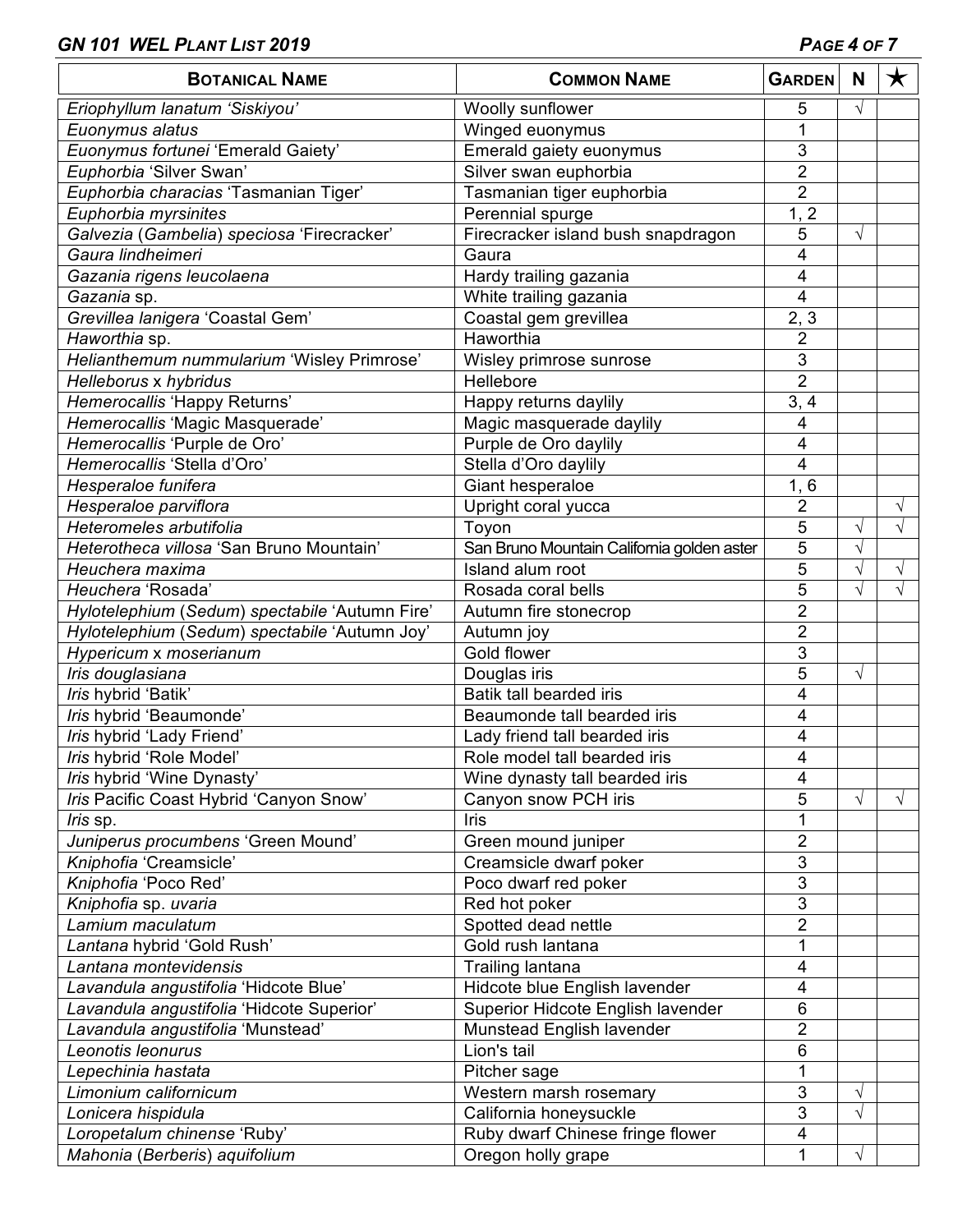| <b>BOTANICAL NAME</b>                                              | <b>COMMON NAME</b>                                                          | <b>GARDEN</b>             | N         | $\bigstar$ |
|--------------------------------------------------------------------|-----------------------------------------------------------------------------|---------------------------|-----------|------------|
| Mimulus 'Jelly Bean Gold' (Jelly Bean <sup>™</sup> Series)         | Jelly Bean Gold monkeyflower                                                | 1                         | V         |            |
| Mimulus 'Jelly Bean Orange' (Jelly Bean <sup>™</sup> Series)       | Jelly Bean Orange monkeyflower                                              | 1                         | $\sqrt{}$ |            |
| Nandina domestica 'Gulf Stream'                                    | Gulf Stream nandina                                                         | 4                         |           |            |
| Neomarica caerulea                                                 | <b>Walking iris</b>                                                         | $1, \overline{3}$         |           | V          |
| Nepeta x faassenii 'Walker's Low'                                  | Walker's low catmint                                                        | 3                         |           | $\sqrt{}$  |
| Oenothera macrocarpa                                               | Prostrate evening primrose                                                  | 3                         |           |            |
| Olea europaea 'Little Ollie'                                       | Dwarf olive                                                                 | $\overline{2}$            |           |            |
| Osmanthus fragrans                                                 | Sweet olive                                                                 | 3                         |           |            |
| Pelargonium sidoides                                               | Garnet geranium                                                             | 3                         |           |            |
| Pelargonium x hortorum                                             | Garden geranium                                                             | 1                         |           |            |
| Penstemon 'Dark Towers'                                            | Dark towers beard tongue                                                    | 1                         |           |            |
| Penstemon 'Firebird'                                               | Firebird border penstemon                                                   | 3                         |           |            |
| Penstemon barbatus 'Miss Moneypenny'                               | Miss Moneypenny penstemon                                                   | 3                         |           |            |
| Penstemon centranthifolius 'Scarlet Bugler'                        | Scarlet bugler                                                              | 5                         | $\sqrt{}$ |            |
| Penstemon heterophyllus 'Margarita BOP'                            | Margarita BOP foothill penstemon                                            | 1, 5, 6                   | √         | V          |
| Penstemon hybrid                                                   | Border penstemon                                                            | 3                         |           |            |
| Penstemon hybrid 'Blackbird'                                       | Blackbird border penstemon                                                  | 3                         |           |            |
| Penstemon hybrid 'Garnet'                                          | Garnet border penstemon                                                     | 3                         |           |            |
| Penstemon hybrid 'Midnight'                                        | Midnight border penstemon                                                   | 3                         |           |            |
| Penstemon pseudospectabilis                                        | Desert penstemon                                                            | $\overline{5}$            | $\sqrt{}$ |            |
| Perovskia atriplicifolia                                           | Russian sage                                                                | 4                         |           |            |
| Philadelphus lewisii                                               | Wild mock orange                                                            | 5                         | $\sqrt{}$ |            |
| Phormium tenax 'Lancer'                                            | Lancer New Zealand flax                                                     | $\overline{2}$            |           |            |
|                                                                    |                                                                             | $\overline{2}$            |           |            |
| Phormium tenax 'Pink Stripe'                                       | Pink stripe New Zealand flax                                                | $\overline{2}$            |           |            |
| Pittosporum tobira 'Shima'<br>Pittosporum tobira 'Wheeler's Dwarf' | Cream de mint <sup>"</sup> dwarf mock orange<br>Wheeler's dwarf mock orange | 4                         |           |            |
|                                                                    |                                                                             |                           |           |            |
| Plumbago auriculata 'Imperial Blue'                                | Imperial blue cape plumbago                                                 | 4                         |           |            |
| Prunus andersonii                                                  | Desert peach                                                                | 6                         |           |            |
| Punica granatum 'Nana'                                             | Nana dwarf pomegranate                                                      | 4                         |           |            |
| Rhamnus (Frangula) californica 'Eve Case'                          | Eve Case coffeeberry                                                        | 5                         | $\sqrt{}$ |            |
| Rhamnus ilicifolia                                                 | Hollyleaf redberry                                                          | 6                         |           |            |
| Rhaphiolepis indica 'Ballerina'                                    | Ballerina Indian hawthorn                                                   | 4                         |           |            |
| Ribes malvaceum                                                    | Chaparral currant                                                           | 6                         | V         | $\sqrt{ }$ |
| Ribes sanguineum v. glutinosum                                     | Pink flowering currant                                                      | 5                         | $\sqrt{}$ |            |
| Ribes sanguineum 'King Edward VII'                                 | King Edward VII flowering current                                           | 5                         | $\sqrt{}$ |            |
| Rosa 'Perle d'Or'                                                  | Golden pearl polyantha rose                                                 | 3                         |           | $\sqrt{ }$ |
| Rosa chinensis 'Chi Long Han Zhu'                                  | White pearl in red dragon's mouth China rose                                | $\overline{3}$            |           |            |
| Rosa x 'Noaschnee'                                                 | Flower Carpet® white groundcover rose                                       | 4                         |           |            |
| Rosa x odorata 'Mutabilis'                                         | <b>Butterfly rose</b>                                                       | 3                         |           | √          |
| Rosa 'Lyda'                                                        | Lyda rose                                                                   | $\ensuremath{\mathsf{3}}$ |           |            |
| Rosa 'Peggy Martin'                                                | Peggy Martin climbing rose                                                  | $\overline{2}$            |           |            |
| Rosmarinus officinalis 'Ken Taylor'                                | Ken Taylor rosemary                                                         | $\mathbf{3}$              |           |            |
| Rosmarinus officinalis 'Mozart'                                    | Ed Carman's rosemary                                                        | 3                         |           | √          |
| Rosmarinus officinalis 'Prostratus'                                | Prostrate rosemary                                                          | $\overline{2}$            |           |            |
| Rudbeckia 'Herbstsonne'                                            | Herbstsonne black-eyed Susan                                                | $\overline{3}$            |           |            |
| Rudbeckia fulgida 'Goldsturm'                                      | Goldsturm black-eyed Susan                                                  | $\overline{3}$            |           |            |
| Rudbeckia hirta 'Indian Summer'                                    | Indian summer black-eyed Susan                                              | $\overline{3}$            |           |            |
| Salvia 'Amistad'                                                   | Amistad sage                                                                | $\overline{3}$            |           |            |
| Salvia 'Bee's Bliss'                                               | Bee's bliss sage                                                            | 5, 6                      | $\sqrt{}$ |            |
| Salvia 'Celestial Blue'                                            | Celestial blue salvia                                                       | $\sqrt{5}$                | $\sqrt{}$ |            |
| Salvia (microphylla x gregii) 'Heatwave™ Sparkle'                  | Heatwave <sup>™</sup> sparkle autumn sage                                   | 1                         |           |            |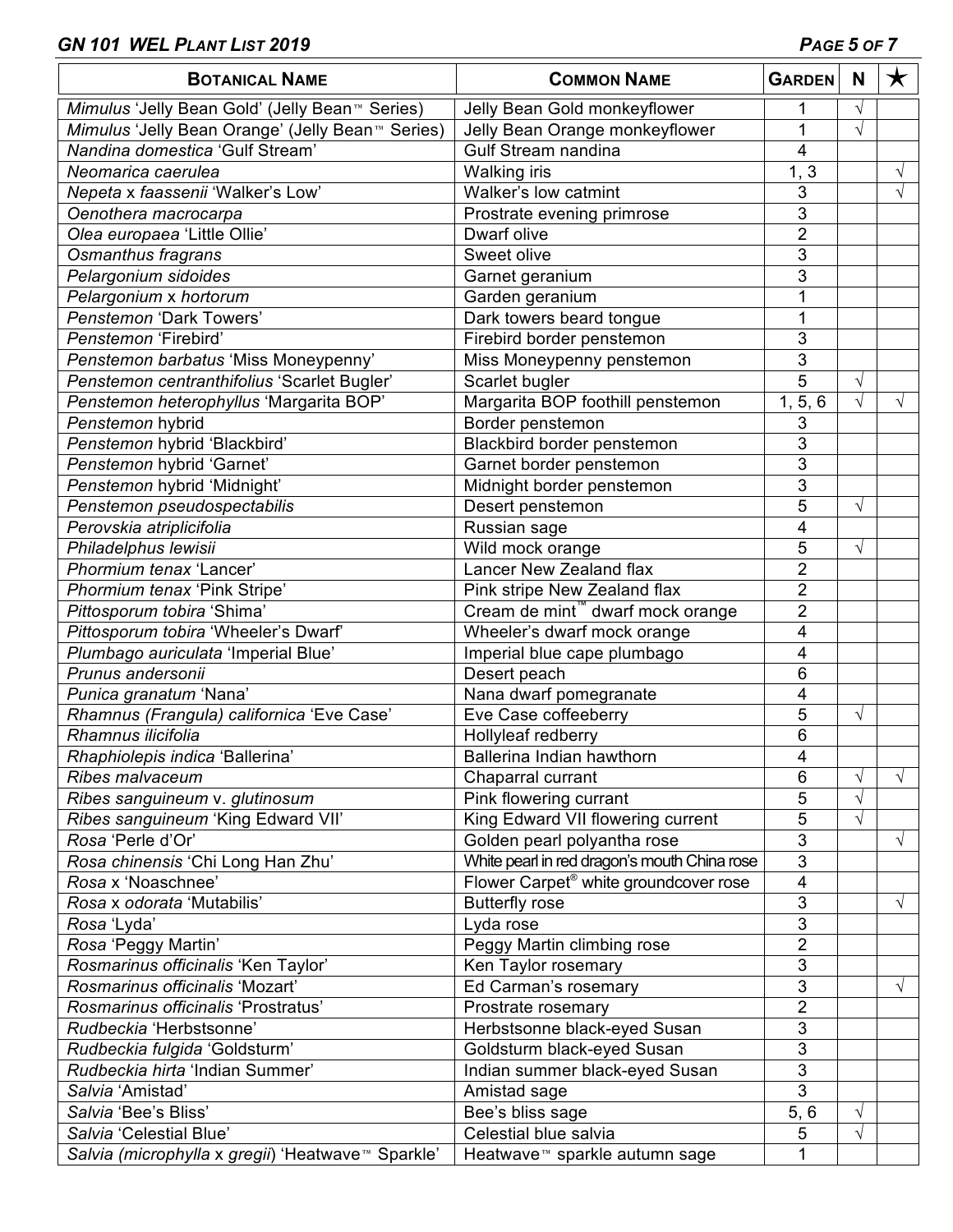| <b>BOTANICAL NAME</b>                           | <b>COMMON NAME</b>                      | <b>GARDEN</b>           | N          | $\bigstar$ |
|-------------------------------------------------|-----------------------------------------|-------------------------|------------|------------|
| Salvia (microphylla x gregii) 'Heatwave™ Blaze' | Heatwave <sup>™</sup> blaze autumn sage | 1                       |            |            |
| Salvia brandegeei 'Pacific Blue'                | Pacific blue sage                       | 1, 5, 6                 | $\sqrt{ }$ |            |
| Salvia chamaedryoides                           | Germander sage                          | 3                       |            |            |
| Salvia clevelandii 'Whirly Blue'                | Whirly blue Cleveland sage              | $\overline{5}$          | $\sqrt{}$  |            |
| Salvia clevelandii 'Winnifred Gilman'           | Winnifred Gilman Cleveland sage         | 5, 6                    | $\sqrt{}$  | V          |
| Salvia greggii 'Hot Lips'                       | Hot lips autumn sage                    |                         |            |            |
| Salvia greggii 'Lipstick'                       | Lipstick autumn sage                    | 3, 4                    |            | V          |
| Salvia greggii 'Raspberry'                      | Raspberry autumn sage                   | $\overline{2}$          |            |            |
| Salvia guaranitica 'Black and Blue'             | Black and blue anise-scented sage       | 3                       |            |            |
| Salvia leucantha 'Santa Barbara'                | Santa Barbara Mexican bush sage         | 1, 4                    |            |            |
| Salvia lyrata 'Purple Volcano'                  | Purple volcano lyreleaf sage            | 3                       |            |            |
| Salvia nemerosa 'May Night'                     | May night woodland sage                 | 3                       |            |            |
| Salvia sonomensis 'Dara's Choice'               | Dara's choice creeping sage             | 5                       | $\sqrt{}$  |            |
| Salvia spathacea 'Las Pilitas'                  | Las Pilitas hummingbird sage            | 5                       | $\sqrt{ }$ | √          |
| Santolina chamaecyparissus 'Lemon Queen'        | Lemon queen lavender cotton             | 3                       |            |            |
| Santolina chamaecyparissus 'Nana'               | Dwarf lavender cotton                   | 6                       |            |            |
| Santolina rosmarinifolia (S. virens)            | Green santolina                         | 3                       |            |            |
| Sanvitalia tsavo 'Double Gold '                 | Double gold creeping zinnia             | $\overline{2}$          |            |            |
| Saponaria x lempergii 'Max Frei'                | Max Frei hybrid soapwort                | 1                       |            | √          |
| Sedum makinoi 'Ogon'                            | Golden Japanese stonecrop               | $\overline{2}$          |            |            |
| Sedum oreganum                                  | Oregon stonecrop                        | 5                       | $\sqrt{}$  |            |
| Sedum reflexum 'Blue Spruce'                    | Blue spruce stonecrop                   | $\overline{2}$          |            |            |
| Sedum ruprestre 'Angelina'                      | Angelina stonecrop                      | $\overline{2}$          |            |            |
| Sedum spathulifolium 'Cape Blanco'              | Cape Blanco Pacific stonecrop           | $\overline{2}$          | $\sqrt{}$  |            |
| Sedum spurium 'Dragon's Blood'                  | Dragon's blood sedum                    | $\overline{2}$          |            |            |
| Senecio sp. 'Blue Chalk'                        | <b>Blue chalksticks</b>                 | $\overline{2}$          |            |            |
| Solidago californica 'Cascade Creek'            | Cascade Creek California goldenrod      | 1, 6                    | $\sqrt{}$  |            |
| Sphaeralcea ambigua                             | Desert mallow                           | 6                       |            |            |
| Sphaeralcea munroana                            | Munro's globe mallow                    | 6                       | $\sqrt{}$  |            |
| Stachys byzantina                               | Lamb's ears                             | 4                       |            |            |
| Symphoricarpos albus laevigatus 'San Bruno Mt.' | Low growing snowberry                   | 5                       | $\sqrt{}$  |            |
| Tagetes lemmonii                                | Copper Canyon daisy                     | 1                       |            |            |
| Tetraneuris acaulis                             | Angelita daisy                          | 5                       | $\sqrt{}$  |            |
| Teucrium ackermannii                            | Germander                               | 3                       |            |            |
| Teucrium x lucidrys (T. chamaedrys)             | Wall germander                          | 3                       |            |            |
| Teucrium cossonii majoricum                     | Fruity germander                        | 3                       |            |            |
| Teucrium fruticans 'Azureum'                    | Azure bush germander                    | $\overline{2}$          |            | √          |
| Thymus serpyllum 'Pink Chintz'                  | Pink chintz creeping thyme              | 4                       |            |            |
| Trichostema lanatum                             | Woolly blue curls                       | 5, 6                    | $\sqrt{ }$ |            |
| Tricyrtis hirta 'Variegata'                     | Varigated toad lily                     | 1                       |            |            |
| Tulbaghia violacea                              | Society garlic                          | 4                       |            |            |
| Yucca gloriosa 'Bright Star'                    | Bright star yucca                       | 2, 6                    |            |            |
| Verbena                                         | Verbena Tapien® hybrid                  | 4                       |            |            |
| Verbena sp. 'Blush Blue'                        | Blush blue verbena                      | 4                       |            |            |
| Veronica x 'Blue Charm'                         | Blue charm speedwell                    | 3                       |            |            |
| Veronica x 'Blue Reflection'                    | Blue reflection speedwell               | $\overline{\mathbf{4}}$ |            |            |

### **ORNAMENTAL GRASSES AND GRASS-LIKE PLANTS**

| Bouteloua curtipendula                 | Sideoats grama grass                |  |  |
|----------------------------------------|-------------------------------------|--|--|
| Bouteloua gracilis                     | Blue grama grass                    |  |  |
| Bouteloua gracilis 'Blonde Ambition'   | Blonde ambition blue grama grass    |  |  |
| Calamagrostis x acutiflora 'Avalanche' | Avalance striped feather reed grass |  |  |